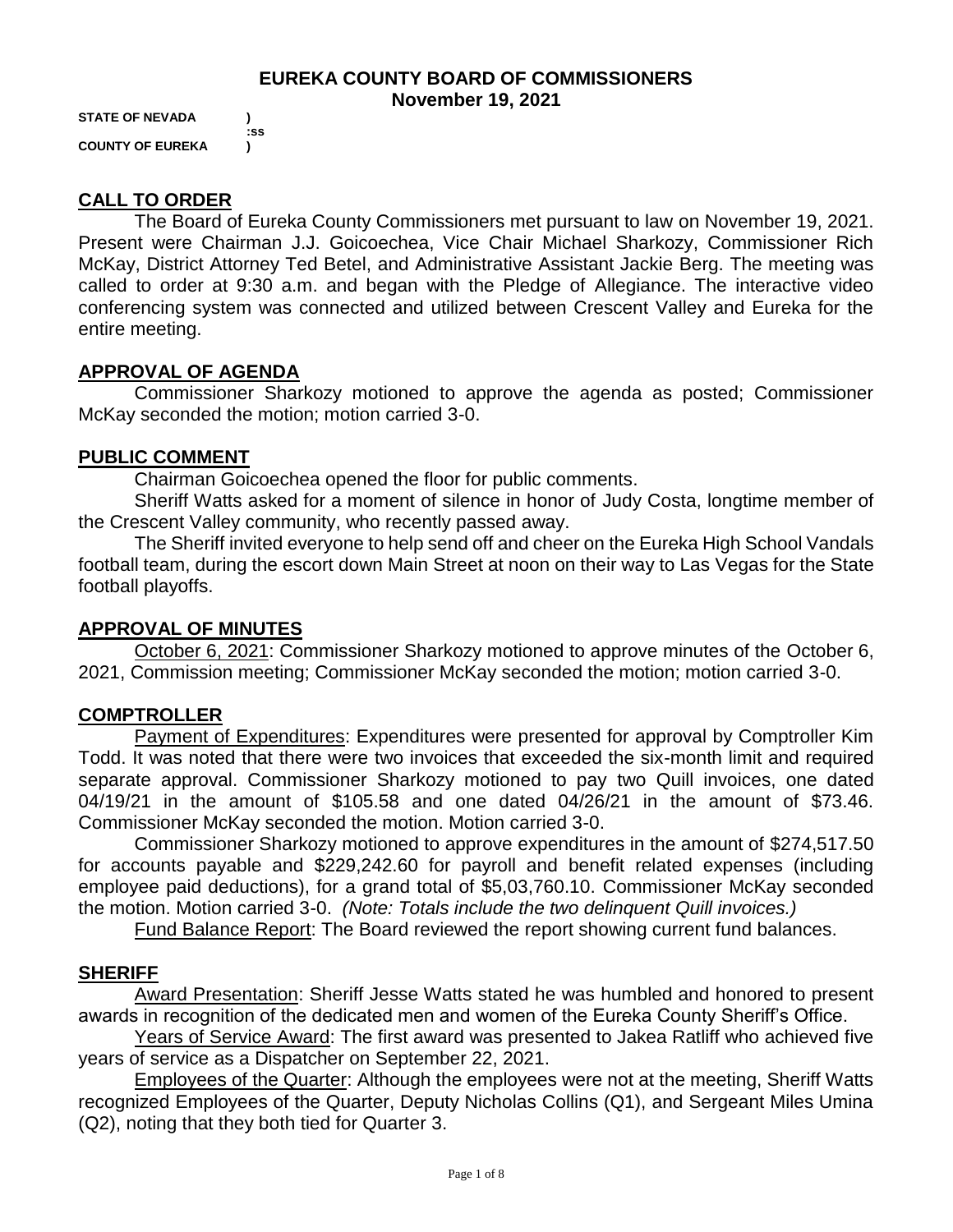Exemplary Service Award: The Sheriff described the dedication and selflessness of Clara Bundy, Jakea Ratliff, and Heather Peterson who all serve in the Communications Division, presenting them with Exemplary Service Awards.

Sheriff's Star: Sheriff Watts presented Heather Peterson and Trina Webster with the Sheriff's Star award. He explained that they were working dispatch this past June when a call came in concerning an incident in northern Eureka County that Eureka County Sheriff's Office and several other agencies responded to. It involved gunfire and vehicle pursuit as a suspect fled south on State Route 278. Sheriff Watts commended Ms. Peterson and Ms. Webster for the exceptional and courageous way they handled the incident.

Sheriff's Award: Sheriff Watts presented Clara Bundy and Jakea Ratliff with the Sheriff's Award. Both were off duty the day the incident occurred, but immediately went to the Sheriff's Office to assist the on-duty Dispatchers and other staff in any way they could. The Sheriff praised them for their service, stating their actions were above and beyond the call of duty.

#### **COMMISSIONERS**

State Redistricting & Reapportionment: Earlier in the week, Governor Sisolak signed the redistricting bill upon approval by the Nevada Legislature of a redistricting plan to redefine electoral district boundaries in the State based on the 2020 Census. Chairman Goicoechea voiced concern over the intended changes and impacts to Eureka County. The new northern boundary moves residents in the Palisade/Barth area and all residents north of I-80 into different Assembly and Senate Districts. Census data shows this involves 23 residents. This will now require a completely different ballot for an area currently comprised of only 10 active voters. There are other counties in the State similarly impacted – where new district lines don't preserve existing county, or even town, boundaries.

The redistricting plan is highly controversial and there is already talk in the State of a legal challenge. Chairman Goicoechea stated that the County cannot take the lead on this type of case, but he felt involvement was important, and the County can file a petition to intervene or an amicus brief. He has spoken to outside counsel and the District Attorney concerning the matter.

District Attorney Beutel commented that the reapportionment will have huge consequences on the local election process. Proponents of any legal challenge are certain to consider the implications to the impending 2022 election season and, therefore, matters could move quickly. He advised the Board to act if there was interest in supporting a challenge.

Commissioner Sharkozy motioned to support a legal challenge to the redistricting plan adopted by the Legislature and signed by the Governor, and authorized the Chairman and District Attorney to take the necessary steps, including retention of outside legal counsel. Commissioner McKay seconded the motion. Motion carried 3-0.

Meal Allowance Variance: During the recent water adjudication hearings in District Court, the Clerk Recorder's office purchased meals for the judge and two law clerks that exceeded the meal allowance limits outlined in Policy 8.2.3 (2). To avoid an audit finding, this requires either one of two things: (1) the individual reimburses the difference, or (2) a variance is granted by the Board. The Comptroller informed that one party has reimbursed the County, leaving a total of \$4.42 outstanding.

Commissioner McKay motioned to grant a variance on meal allowance limits, authorizing an additional \$4.42 for meals purchased for the District Judge and his staff during a recent District Court hearing. Commissioner Sharkozy seconded the motion. Motion carried 3-0.

#### **PUBLIC HEARING – WORK SCHEDULES**

Notice: Notice was given that the Board of Eureka County Commissioners would hold a public hearing to invite public comments and taxpayer input in relation to a request from certain department heads to allow employees currently working a five day, 40-hour work week, to be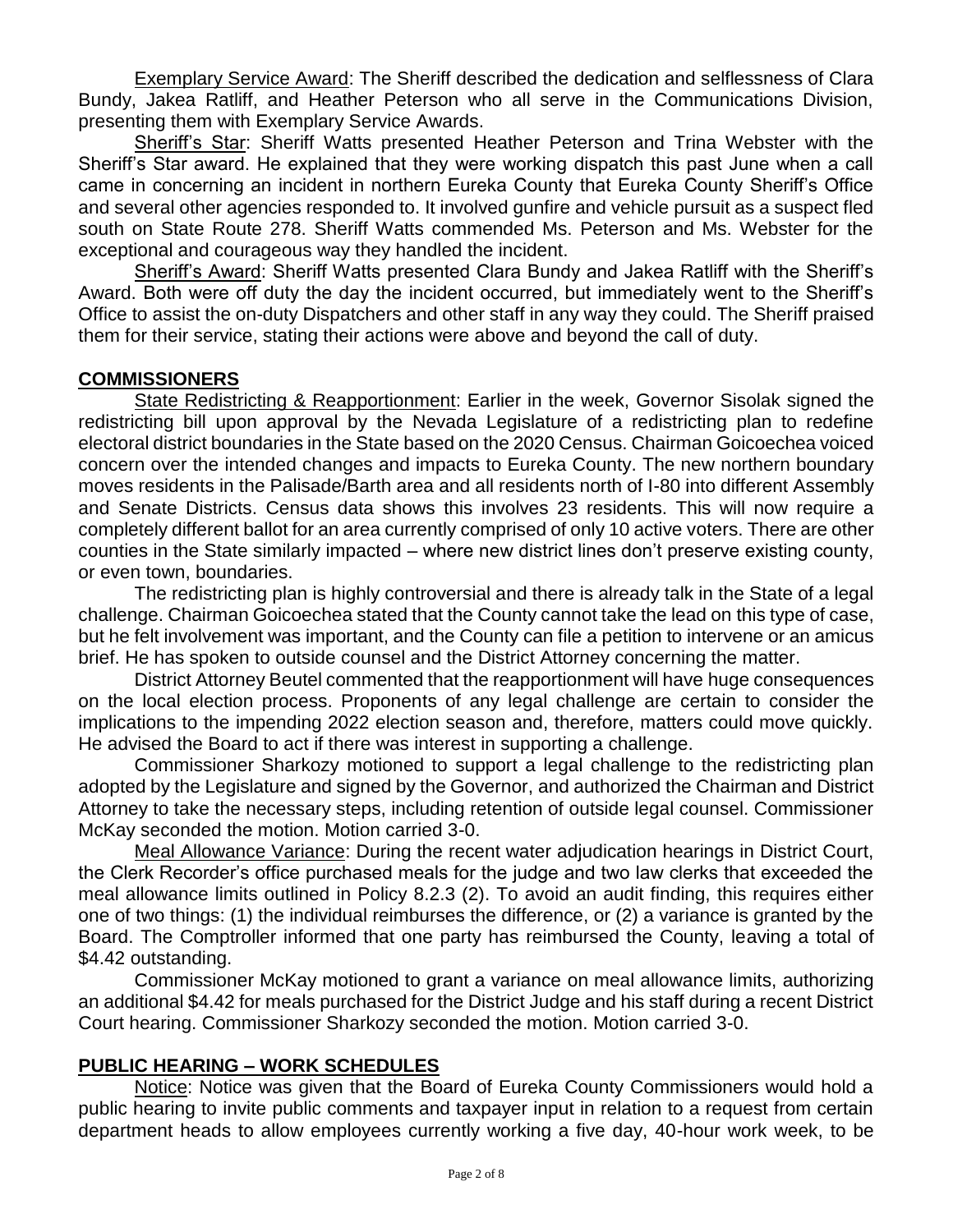allowed to change to a four day, 40-hour work week ("4/10s"). The Board scheduled the hearing to gather information, facts, and public opinion.

Open Public Hearing: Chairman Goicoechea opened the public hearing, announcing that no action would be taken and the Board was simply seeking information and public opinion. When the Board was first asked to consider this change, he asked HR Director Heidi Whimple to research the subject. He invited her to share that information.

HR Guidance: Ms. Whimple said, in addition to researching this, she was able to visit with public sector colleagues across the State at the recent POOL/PACT HR Leadership Conference. The overwhelming recommendation was that offices with hours mandated by NRS 245.040 must maintain a five day work week unless faced with financial hardship. Statute also dictates that, regardless of schedules, County Clerk offices must remain open on all election days.

Ms. Whimple offered two scenarios. In option one, offices could move employees to a 4/10 schedule and meet the mandated hours of operation with a 50-hour workweek and staggered employee coverage. For departments with low staff numbers, this typically results in more overtime and increased costs. Employees, who have already worked 40 hours, may be called upon to cover another employee's absence.

In option two, offices that can prove financial hardship could condense the 40-hour workweek to four days. Pros include reduced energy costs, reduced commute costs, and improved employee morale. Longer days are more conducive to certain projects (particularly those that involve travel to and from work sites). Cons include reduced services to the public, employee fatigue, burnout, decreased productivity, the need for policy revisions, and the need to provide notification to the public.

Ultimately, Ms. Whimple advised the Board and employees that they need to consider the purpose of the County, which is to serve the people. The County is funded with tax dollars for the purpose of providing a range of vital services to its citizens. Ms. Whimple felt this was a worthwhile request to investigate but, at the current time, there was no need to condense the workweek due to financial hardship, and continuing *"as is"* was in the best interest of the citizens and the County as a whole.

Other Comments: Commissioner McKay felt a five day 10-hour workweek would benefit the public with extended service hours. He understood it wasn't feasible for smaller offices, but asked if it could be considered for offices with more staff. The District Attorney clarified that, per statute, the Board may entertain it if a cost savings can be shown.

Sheriff Watts commented that he believed each official has the responsibility, and the statutory authority, to determine staff hours, work schedules, and ensure offices are open as mandated in their respective departments.

Assessor Michael Mears recognized that a four day workweek doesn't make sense for every department, but his office does field reappraisal work five months out of the year, traveling an average of 200 miles a day. He calculated that longer shifts would reduce travel by up to 14 days per year resulting in fuel savings and reduced vehicle mileage. With a community of mine employees and others who work long hours, he felt extended work days would be appreciated by a public who could complete necessary in-person or over-the-phone transactions after 5:00 p.m. Mr. Mears felt the County has successfully increased services to the public with 24/7 online access.

Mary Jane Hodson commented that the four day schedule has worked well for the school. She felt keeping County offices open during the lunch hour would be very beneficial, and could be done with or without moving to 10-hour days.

Clerk Recorder Lisa Hoehne was in favor of 10-hour days, noting that most people access services online, by mail, or other means, and there is very little customer traffic in the office. District Attorney Beutel noted that an 8-hour employee out for two days loses 16 hours of productivity, while a 10-hour employee loses 20 hours. Undersheriff Tyler Thomas felt department heads should have authority to determine schedules in their respective offices. Jeb Rowley said many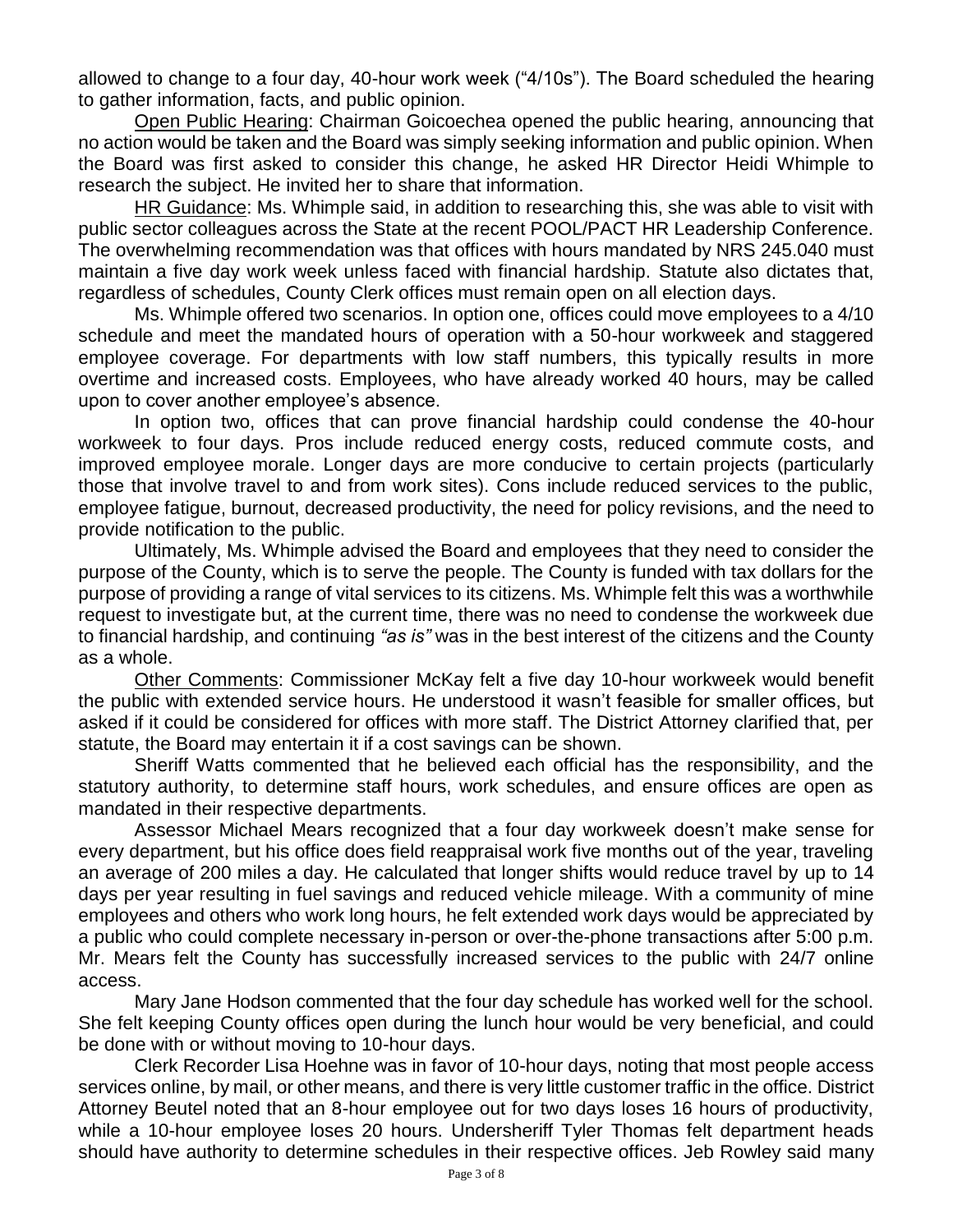departments are reliant on the services of other County departments and, in working towards a solution, everyone should keep in mind what is best for the County overall.

Chairman Goicoechea reached out to a variety of people to see how the taxpayers felt. People in the community already working a Monday-Thursday schedule were concerned County offices would not be open on Fridays, the day they conduct personal business. He spoke with some in the mining industry, and one employer observed that, due to 12-hour shifts and commute time, 10-hour days wouldn't accommodate them any more than an 8-hour day. Many of the senior population will not utilize the online options and prefer conducting business in person. Correspondence was also received stating the County's purpose is to serve the people and should remain open five days per week.

Being no further comments, the hearing was closed.

# **ASSESSOR**

Resolution to Publish Tax Roll: Pursuant to NRS 361.300, Commissioner Sharkozy motioned to adopt a resolution directing the County Assessor to prepare and publish a list of all taxpayers and property valuations on the secured tax roll of Eureka County. Commissioner McKay seconded the motion. Motion carried 3-0.

# **RESOLUTION**

# **OF THE EUREKA COUNTY BOARD OF COMMISSIONERS**

A RESOLUTION DIRECTING THE COUNTY ASSESSOR TO PREPARE AND PUBLISH A LIST OF ALL TAXPAYERS ON THE SECURED TAX ROLL IN THE COUNTY, AND THE TOTAL VALUATION OF PROPERTY ON WHICH THEY WILL SEVERALLY PAY TAXES PURSUANT TO N.R.S. 361.300

**WHEREAS,** Nevada Revised Statute requires that the County Assessor be directed by Board Resolution to prepare and publish the secured tax roll annually.

**NOW THEREFORE BE IT RESOLVED,** that the Eureka County Board of Commissioners does hereby direct the County Assessor prepare and publish a list of all taxpayers on the 2022-23 secured tax roll in the County, and the total valuation of property on which they will severally pay taxes, pursuant to N.R.S. 361.300;

**BE IT FURTHER RESOLVED,** that the Eureka County Board of Commissioners does hereby direct the County Assessor to cause such list and valuations to be published on the Eureka County website on or before January 1<sup>st</sup> of the fiscal year in which assessments are made and a public notice be published in a newspaper of general circulation in the County that said list will also be printed and made publicly available at the Eureka County Assessor's Office and available via the County website.

**PASSED AND ADOPTED** this 19th day of November, 2021.

 */s/ J.J. Goicoechea, DVM*

J.J. GOICOECHEA, DVM, CHAIRMAN EUREKA COUNTY BOARD OF COMMISSIONERS

Attest: */s/ Jackie Berg*

JACKIE BERG, COMM. ADMIN. ASST.

Redistricting Proposals: Assessor Michael Mears compiled information for the 2020 Census redistricting project, along with Census data and comparisons, a narrative of criteria utilized, and county District/Precinct maps with a variety of redistricting options. Mr. Mears said this is the third Census and subsequent redistricting that he has been involved in for Eureka County. He and Department Assistant Michael Nunn have worked over the past two weeks to create over 20 scenarios, and Mr. Mears presented the Board with the top four options.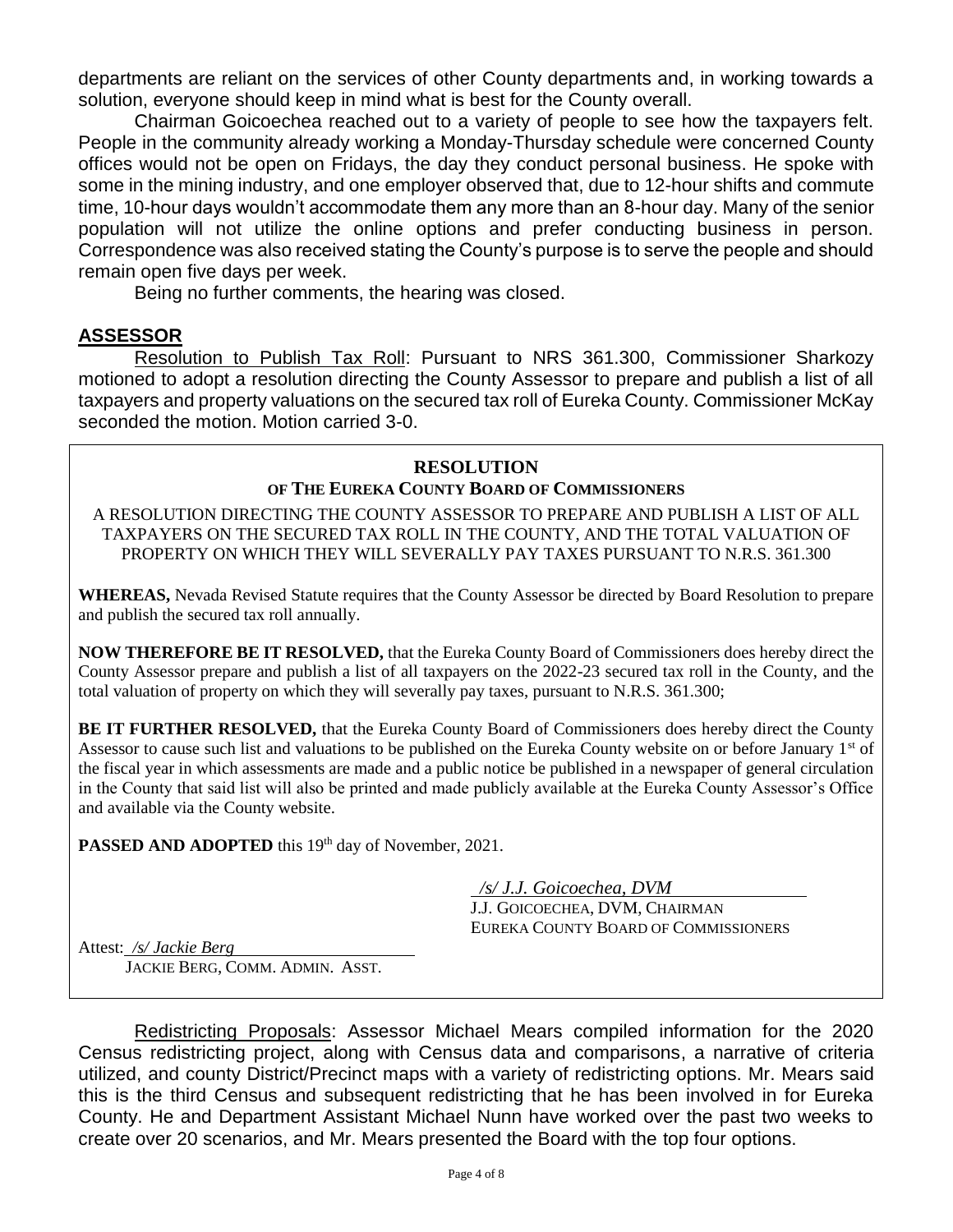Eureka County is made up of three Commission Districts: District 1 (Precinct 1), District 2 (Precinct 2), and District 3 (Precincts 3 & 4). Although each Commissioner resides in his District, all Commissioners are voted into office by the County at-large. The 2020 Census reported a County population of 1,855, a reduction of 132 people. NRS 244.050 states that each Commission District must embrace, as near as may be, one-third of the population of the County. Commission Districts must follow natural and easily identifiable boundaries to simplify the process of legally describing the districts.

In presenting the different options, Mr. Mears explained that the new ESRI Redistricting software allowed them to quickly move proposed district boundaries among the different Census tracts with "real time" population data, which aided them in coming up with the recommendations.

Proposal 1: The main feature of Proposal 1 was the combination of Eureka Town into a single district, rather than the current divide on Main Street. It also placed two Commissioners in a single district. (Following the meeting, the District Attorney clarified in a letter that this would not impact incumbent Commissioners or their respective terms because they are elected at-large.)

Proposal 2: Proposal 2 used SR278 as a district boundary, splitting Pine Valley into two different districts – one on the west side of the highway and one on the east side of the highway. The Commissioners preferred to keep Pine Valley intact in a single district.

**Proposal 3:** This proposal was very clean geographically and, in considering district representation, had a distinct northern, middle, and southern district. It again placed two of the current Commissioners in the same district and placed Eureka Town in a single district.

Proposal 4: Proposal 4 placed Eureka Town in a single district, but made some adjustments in Diamond Valley that weren't as clean as the other versions. Mr. Mears stated he just wanted to give the Commissioners a variety of options.

Discussion: After a lengthy discussion, Mr. Mears and Mr. Nunn took the Commissioners feedback to create another proposal and returned later in the meeting with Proposal 5.

Proposal 5: Proposal 5 kept Eureka Town in a single district, kept Pine Valley in a single district, and kept the Commissioners in their existing districts. After some discussion, the Board agreed this version was preferred, but postponed action until the next meeting. The Assessor agreed to continue refining the most workable options.

# **AMBULANCE & EMS**

Report on Activities: EMS Director Kenny Sanders reported there were 37 calls for ambulance service in October, 23 from the Eureka station and 14 from the Crescent Valley station. Of those, 8 were transferred to air medical services. Mr. Sanders said ambulance runs have increased 27% over the previous year. Due to this, some long distance runs, and inflated fuel prices, the fuel budget is already in the negative for the current fiscal year; fortunately, the overall budget is doing well and should absorb this.

# **TREASURER**

Treasurer's Report: The Treasurer's Report for October was submitted by Treasurer Pernecia Johnson, showing an ending General Fund balance of \$43,178.538.13.

# **COUNTY FACILITIES**

Facilities Update: Joyce Jeppesen, Public Works Assistant Director-Administration, gave an update on activities at County managed facilities.

Opera House: In October, the Opera House had 116 tourists and 490 attendees at meetings and events. This included a blood drive, the VFW Veterans Day dinner, the Holiday Bazaar, and multiple mine meetings by Ledcor, GRP Pan, McEwen Mining, and Ruby Hill Mine. Every available day in January is already booked. Upcoming events in December include Rocky Mountain Elk Foundation Dinner, i-80 Gold open house, a Christmas program by Two Blokes & a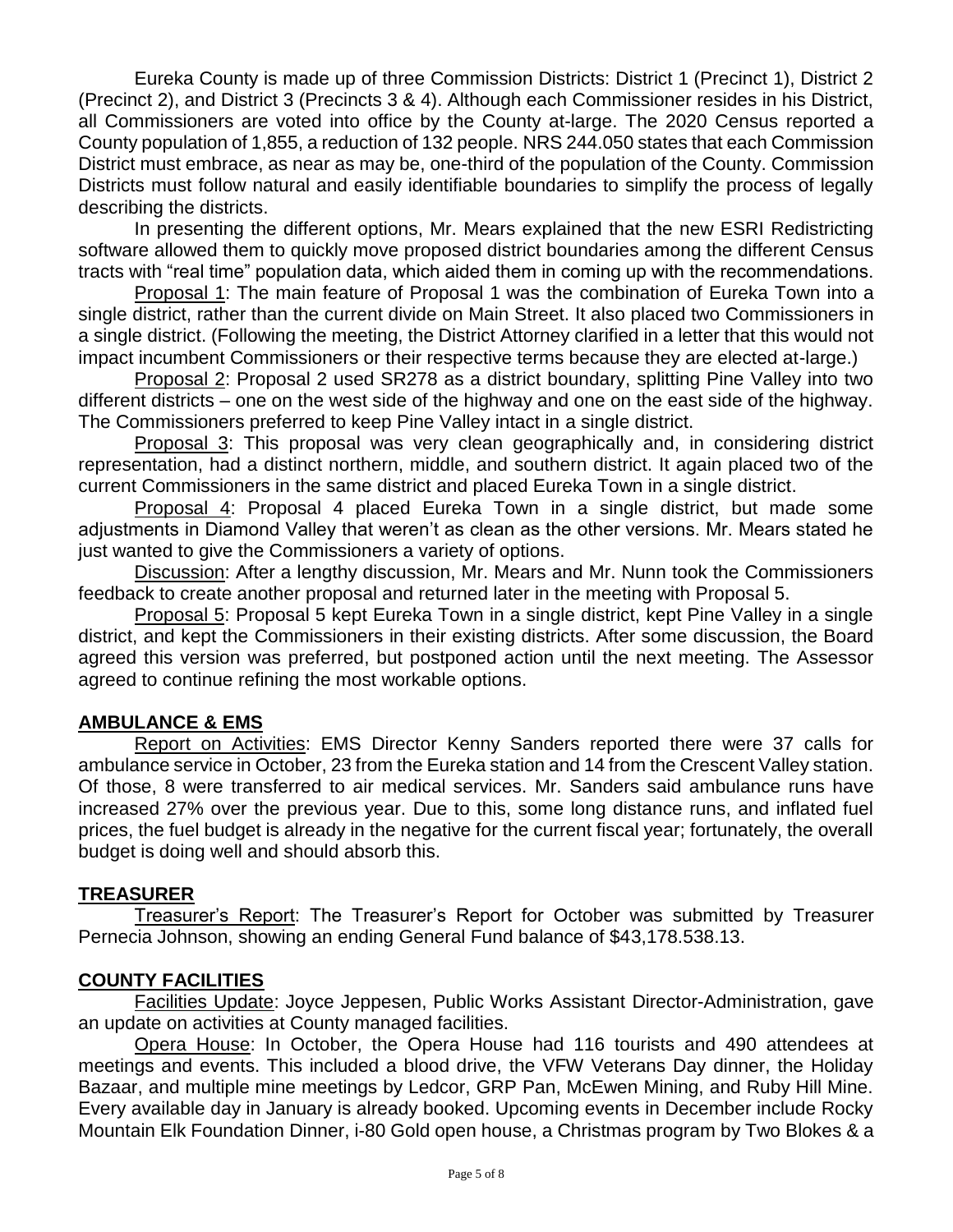Squeezebox on December 17<sup>th</sup>, and the Eureka Fire Department's New Year's Eve Ball. Luz Dory is staying busy setting up and tearing down meetings and events.

Sentinel Museum: The Museum had 84 visitors in October. Desiree Gonzalez is working on a photo collage book showing the upstairs displays for visitors who cannot, or prefer not to, climb the stairs. She has been helping cover at the Opera House as well.

Swimming Pool: The Pool had 107 swimmers for the month. A lifeguard instructor from Battle Mountain visited to teach a lifeguard refresher course on November 7<sup>th</sup> for all lifeguards. She was impressed with the guards swimming skills and safety techniques. Interviews were conducted November 10<sup>th</sup> for the Swimming Pool Supervisor position. Candidates will complete a swimming test and skills display on November  $19<sup>th</sup>$  (today).

Eureka Canyon Subdivision: There is one pending application for a subdivision lot. Cow County Title is preparing paperwork.

Eureka Airport: Fuel sales weren't available due to a temporary computer glitch, but Nevada Department of Wildlife has purchased \$1,500.00 in Jet A fuel this week as it conducts its aerial counts.

Eureka Landfill: The Landfill had 75 municipal customers and 23 commercial customers in October. It received 25 tons of municipal waste and 34 tons of construction and demolition debris. A stockpile of 708 tires is ready to be picked up for recycling.

# **PUBLIC WORKS**

Public Works Update: Public Works Director Jeb Rowley reported on Public Works projects and activities.

Vaccines: There has been a steady demand for third-round COVID vaccines and some interest in vaccines for the 5 to 11 age group. Inventory includes Moderna and Pfizer/adult & pediatric.

LEPC: The State Department of Public Safety will be in Eureka on December  $6<sup>th</sup>$  to stage a tabletop exercise during the LEPC meeting.

Spring Street Ditch: Crews continue working on the Spring Street Ditch in Eureka cleaning, leveling, and preventing sediment accumulation in the box culverts.

Devil's Gate Water: Day Engineering is surveying and preparing engineering plans for Nevada Division of Environmental Protection for water line improvements along El Paso Street and El Rancho Street in the Devil's Gate GID.

Potential Well Sites: Raymond Hodson has visited with landowners concerning interest in potential well sites, and there has been positive feedback. This will involve working out a lease agreement between any property owners and the County. Public Works is working to identify water rights in Kobeh Valley and Antelope Valley to be utilized for potential wells, and is working with Nevada Gold Mines to identify potential water rights to further this project.

Eureka Canyon Subdivision: Michael Mears and Jake Tibbitts visited the subdivision with Public Works as part of the effort to determine what further parceling or mapping may be needed. There are 14 additional residential lots identified in the original documents creating the subdivision that have not been constructed.

McEwen Mining (who owns the townhomes at the subdivision) is interested in making land available for development of a daycare, which will require surveying and a parcel map.

Backup Generator for Annex: Public Works obtained a quote from Gust Electric for a backup generator for the Administrative Facility. Commissioner McKay motioned to approve the quote from Gust Electric for a backup generator for the Administrative Facility in an amount not to exceed \$56,615.00, utilizing funds budgeted for capital outlay in the Building Reserve Fund (040- 130-55010-000). Commissioner Sharkozy seconded the motion. Motion carried 3-0.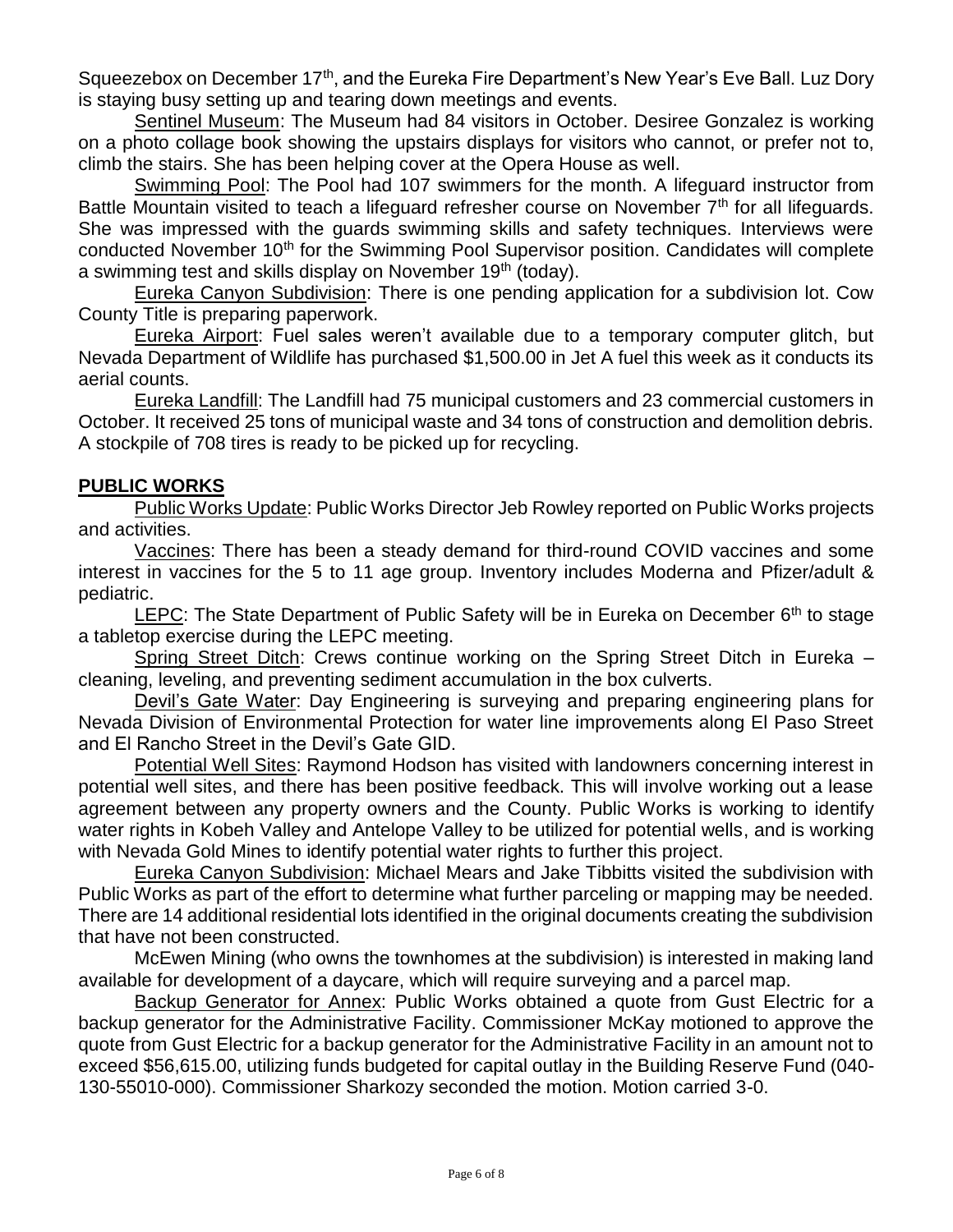# **NATURAL RESOURCES**

Report on Activities: Natural Resources Manager Jake Tibbitts was not in attendance and will provide an update at the next meeting. Chairman Goicoechea said Mr. Tibbitts had just forwarded an email informing that the BLM published a notice of intent to revise the land use plans regarding Greater Sage Grouse conservation. The Chairman said this means the BLM intends to review the 2021 modification to 2019 plan (held up in US District Court in Idaho) against the 2015 plan that Eureka County defeated (in 2017 in US District Court in Reno).

As an update on wild horse gathers, the Chairman said there are roadblocks going up on the national level and approval has not been forthcoming from Washington DC on the Pancake HMA or the Triple B Complex wild horse gathers. Chairman Goicoechea will be in Washington DC in January and will look into it.

CEQ Proposed NEPA Regulations: Mr. Tibbitts prepared a letter to the Council on Environmental Quality concerning movement to reinstate regulations in effect before 2020. The letter states Eureka County does not support the reversion to 40 year old regulations that have created intractable "Paralysis through NEPA Analysis" indefinitely delaying crucial projects. The letter points out other problems with past regulations and states concerns that efforts to undo the 2020 NEPA regulations are being pursued simply because a prior administration made the change. Comments are due by November 22<sup>nd</sup>.

Commissioner Sharkozy motioned to approve signing the letter to the Council on Environmental Quality outlining the County's concerns over proposed regulations for implementing National Environmental Policy Act to generally restore regulations in effect before 2020. Commissioner McKay seconded the motion. Motion carried 3-0.

#### **CLERK RECORDER**

Request for Recurring Meal Variance: Clerk Recorder Lisa Hoehne requested an automatic and recurring meal variance for all employees and non-employees serving in an official capacity as jurors, poll workers, Ballot Board members, Election Board members, Counting Board members, Recount Board members, Voting Board members, and/or Accuracy Board members for Eureka County.

After recently exceeding meal limits, she said she just wanted to "cover everybody" and avoid it happening again.

Chairman Goicoechea responded that policy was updated in January 2020, and the meal and per diem rates were increased at that time to align with GSA (General Services Administration) rates. He stated he was hesitant to give 'carte blanche' to any department, particularly concerning local policies.

Commissioner Sharkozy felt this could open a door and other departments will want to ask for a standing variance. Commissioner McKay asked how often the rates are updated. Comptroller Kim Todd responded that the Board can update the rates at any time, but she cautioned doing so mid-budget year and impacting travel budgets.

The Board agreed to look at GSA rates as they get into budget preparations. If a change is needed, they will make it effective with the new fiscal year. In the meantime, they are willing to consider variances on a case-by-case basis.

#### **CORRESPONDENCE**

Correspondence was received from: Jared Sellard (2); Shalene (from Crescent Valley, no last name given); Lisa Wolf; Cindy Beutel; District Attorney Ted Beutel; Natural Resources Manager Jake Tibbitts; Natural Resources Advisory Commission; Eureka County Television District; Crescent Valley Town Advisory Board (3); White Buffalo Nation; Northeastern Nevada Regional Development Authority; Nevada Assoc. of Counties (3); Nevada Dept. of Transportation; UNR CABNR newsletter; Nevada Div. of Environmental Protection; Nevada Dept. of Veteran Services; US Senator Jacky